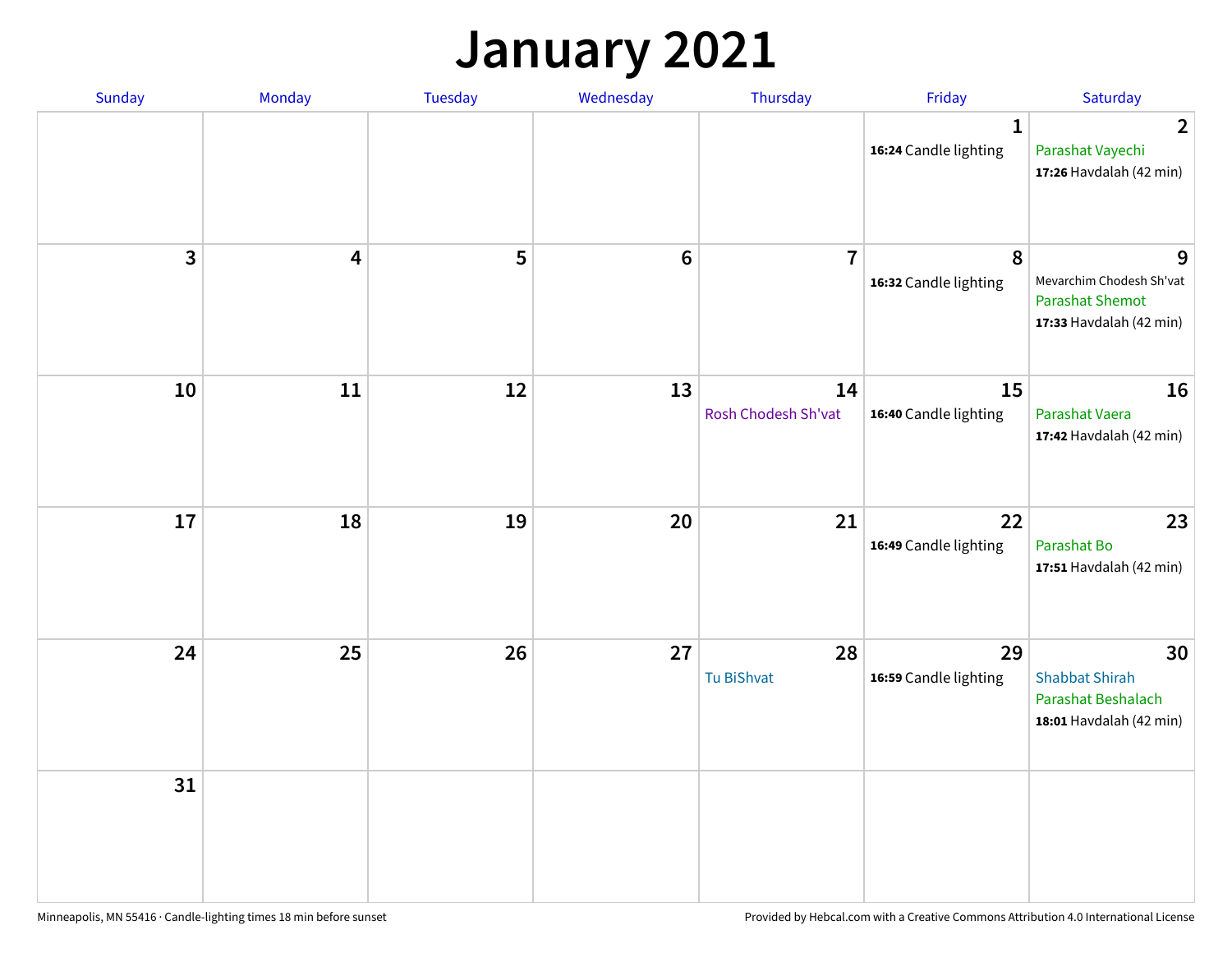# **February 2021**

| Sunday                     | Monday       | <b>Tuesday</b> | Wednesday | Thursday                                                                                 | Friday                                           | Saturday                                                                                            |
|----------------------------|--------------|----------------|-----------|------------------------------------------------------------------------------------------|--------------------------------------------------|-----------------------------------------------------------------------------------------------------|
|                            | $\mathbf{1}$ | $\overline{2}$ | 3         | 4                                                                                        | 5<br>17:09 Candle lighting                       | $6\phantom{1}6$<br>Mevarchim Chodesh Adar<br>Parashat Yitro<br>18:11 Havdalah (42 min)              |
| $\overline{7}$             | ${\bf 8}$    | 9              | 10        | 11                                                                                       | 12<br>Rosh Chodesh Adar<br>17:19 Candle lighting | 13<br><b>Shabbat Shekalim</b><br>Rosh Chodesh Adar<br>Parashat Mishpatim<br>18:21 Havdalah (42 min) |
| 14                         | 15           | 16             | 17        | 18                                                                                       | 19<br>17:29 Candle lighting                      | 20<br><b>Shabbat Zachor</b><br>Parashat Terumah<br>18:31 Havdalah (42 min)                          |
| 21                         | 22           | 23             | 24        | 25<br>05:31 Fast begins<br><b>Ta'anit Esther</b><br>18:32 Fast ends<br><b>Erev Purim</b> | 26<br>Purim<br>17:39 Candle lighting             | 27<br>Parashat Tetzaveh<br>18:41 Havdalah (42 min)                                                  |
| 28<br><b>Shushan Purim</b> |              |                |           |                                                                                          |                                                  |                                                                                                     |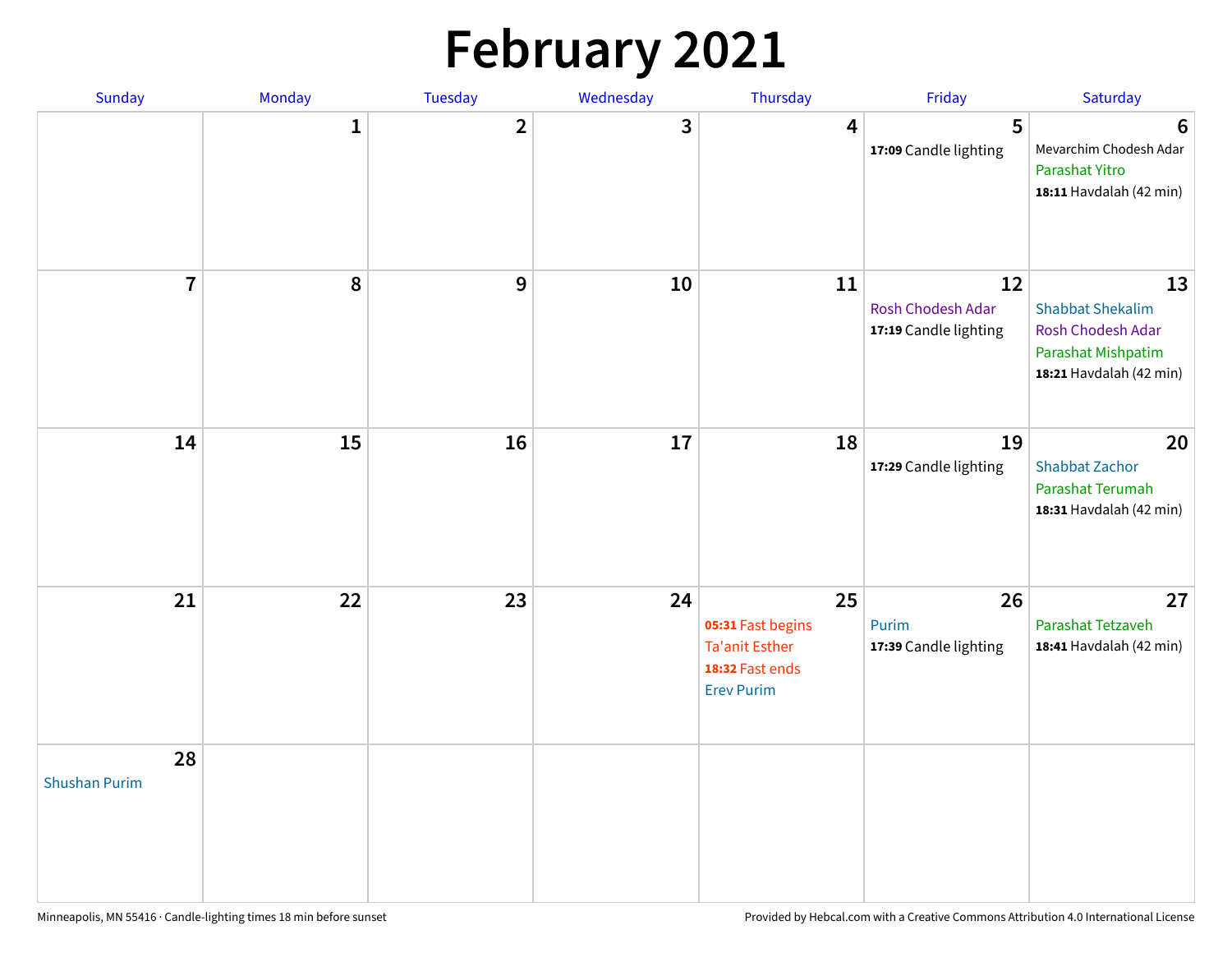## **March 2021**

| Sunday                                  | Monday                                            | Tuesday                 | Wednesday              | Thursday                                                              | Friday                      | Saturday                                                                                                          |
|-----------------------------------------|---------------------------------------------------|-------------------------|------------------------|-----------------------------------------------------------------------|-----------------------------|-------------------------------------------------------------------------------------------------------------------|
|                                         | 1                                                 | $\overline{\mathbf{2}}$ | 3                      | 4                                                                     | 5<br>17:48 Candle lighting  | $6\phantom{1}6$<br><b>Shabbat Parah</b><br>Parashat Ki Tisa<br>18:50 Havdalah (42 min)                            |
| $\overline{7}$                          | 8                                                 | 9                       | 10                     | 11                                                                    | 12<br>17:57 Candle lighting | 13<br><b>Shabbat HaChodesh</b><br>Mevarchim Chodesh Nisan<br>Parashat Vayakhel-Pekudei<br>18:59 Havdalah (42 min) |
| 14<br><b>Rosh Chodesh Nisan</b>         | 15                                                | 16                      | 17                     | 18                                                                    | 19<br>19:06 Candle lighting | 20<br>Parashat Vayikra<br>20:08 Havdalah (42 min)                                                                 |
| 21                                      | 22                                                | 23<br>Yom HaAliyah      | 24                     | 25<br>05:38 Fast begins<br><b>Ta'anit Bechorot</b><br>20:08 Fast ends | 26<br>19:15 Candle lighting | 27<br><b>Shabbat HaGadol</b><br><b>Erev Pesach</b><br>Parashat Tzav<br>20:17 Candle lighting                      |
| 28<br>Pesach I<br>20:18 Candle lighting | 29<br><b>Pesach II</b><br>20:20 Havdalah (42 min) | 30<br>Pesach III (CH"M) | 31<br>Pesach IV (CH"M) |                                                                       |                             |                                                                                                                   |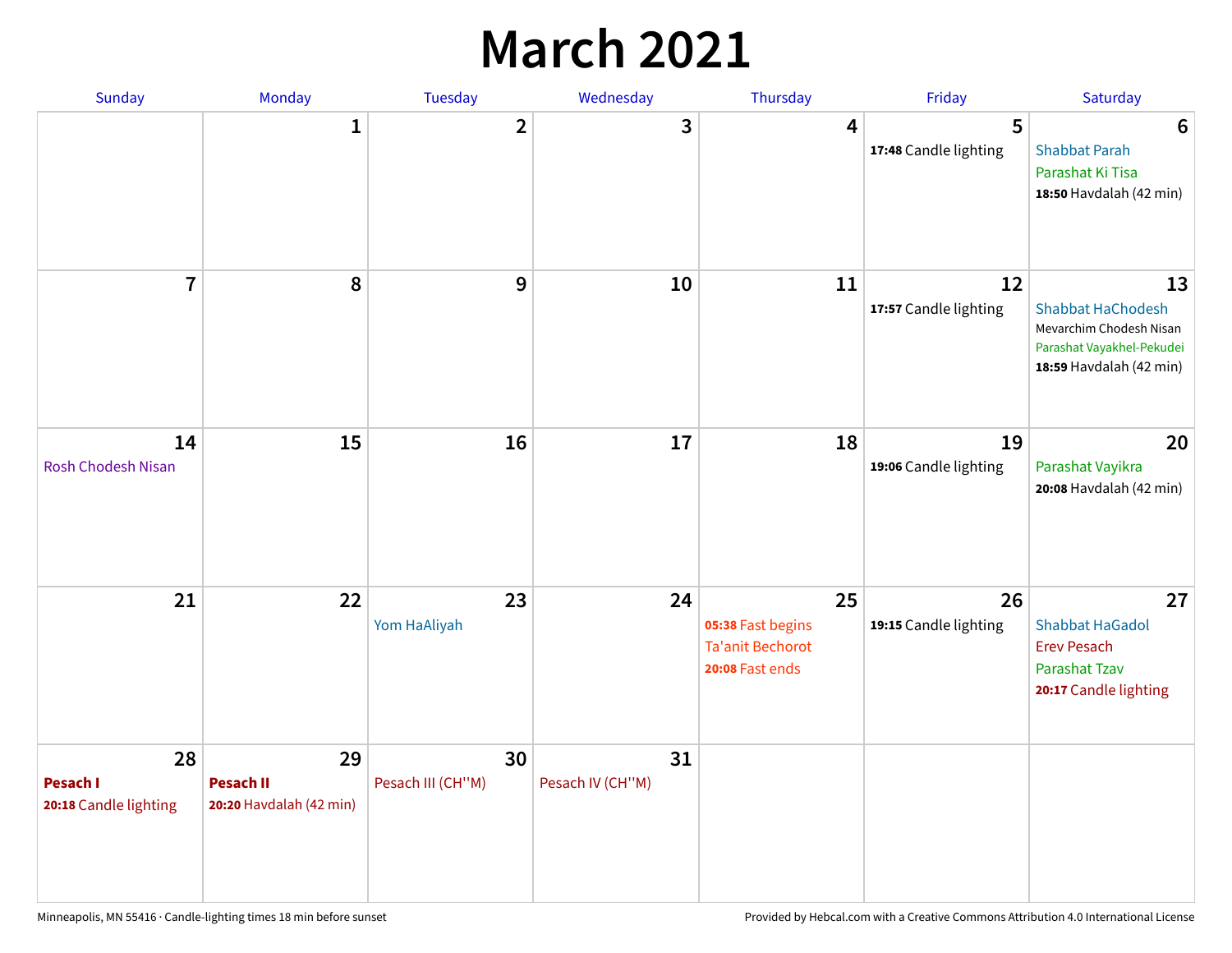# **April 2021**

| Sunday                                             | Monday                    | <b>Tuesday</b>           | Wednesday           | Thursday                        | Friday                                                      | Saturday                                                                    |
|----------------------------------------------------|---------------------------|--------------------------|---------------------|---------------------------------|-------------------------------------------------------------|-----------------------------------------------------------------------------|
|                                                    |                           |                          |                     | $\mathbf{1}$<br>Pesach V (CH"M) | $\overline{2}$<br>Pesach VI (CH"M)<br>19:24 Candle lighting | 3<br><b>Pesach VII</b><br>20:26 Candle lighting                             |
| 4<br><b>Pesach VIII</b><br>20:27 Havdalah (42 min) | 5                         | $6\phantom{1}6$          | $\overline{7}$      | 8<br>Yom HaShoah                | 9<br>19:33 Candle lighting                                  | 10<br>Mevarchim Chodesh Iyyar<br>Parashat Shmini<br>20:35 Havdalah (42 min) |
| 11                                                 | 12<br>Rosh Chodesh Iyyar  | 13<br>Rosh Chodesh Iyyar | 14<br>Yom HaZikaron | 15<br>Yom HaAtzma'ut            | 16<br>19:42 Candle lighting                                 | 17<br>Parashat Tazria-Metzora<br>20:44 Havdalah (42 min)                    |
| 18                                                 | 19                        | 20                       | 21                  | 22                              | 23<br>19:51 Candle lighting                                 | 24<br>Parashat Achrei Mot-Kedoshim<br>20:53 Havdalah (42 min)               |
| 25                                                 | 26<br><b>Pesach Sheni</b> | 27                       | 28                  | 29                              | 30<br>Lag BaOmer<br>20:00 Candle lighting                   |                                                                             |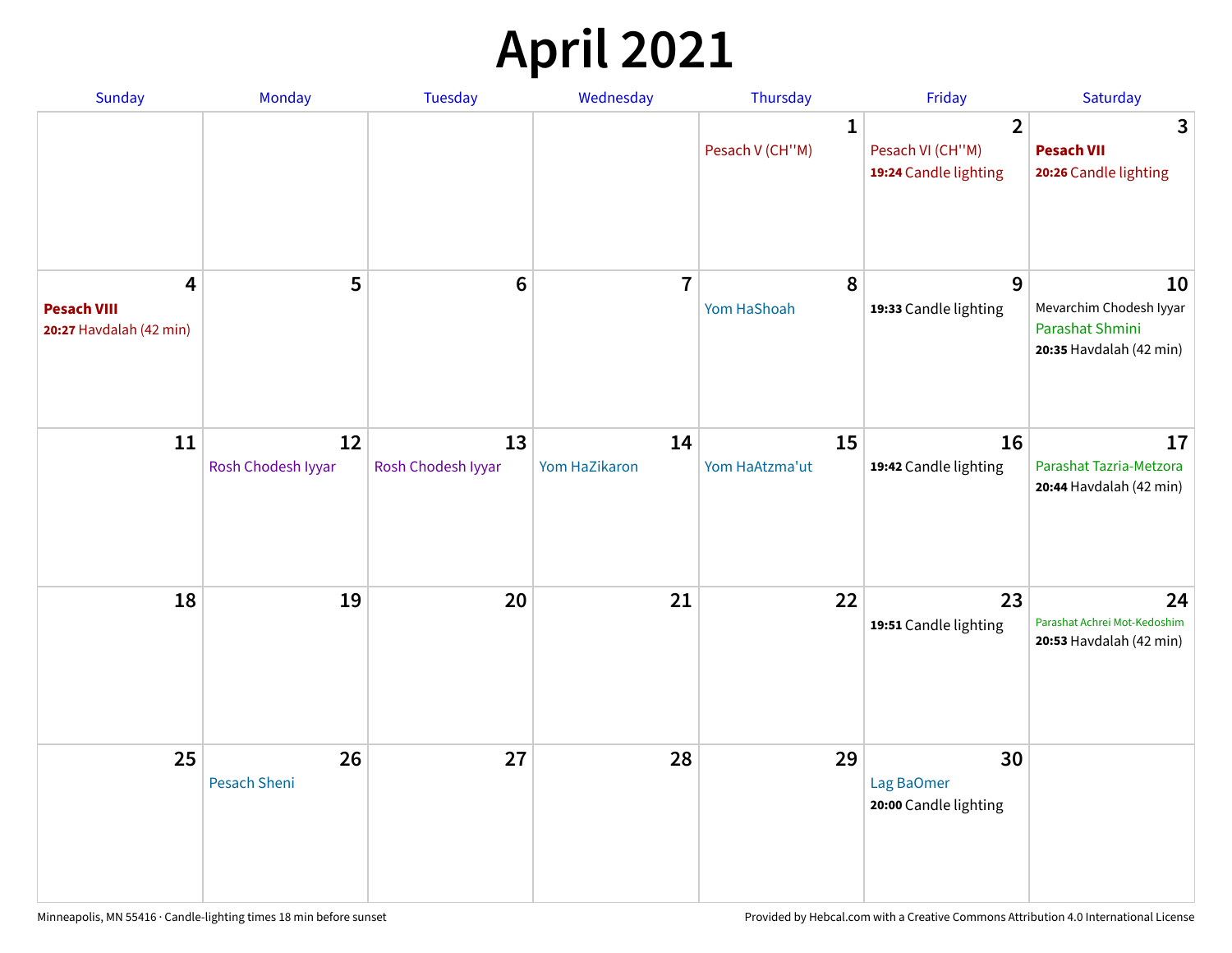#### **May 2021**

| Sunday                                             | Monday                                          | Tuesday                                            | Wednesday                       | Thursday       | Friday                                  | Saturday                                                                             |
|----------------------------------------------------|-------------------------------------------------|----------------------------------------------------|---------------------------------|----------------|-----------------------------------------|--------------------------------------------------------------------------------------|
|                                                    |                                                 |                                                    |                                 |                |                                         | 1<br><b>Parashat Emor</b><br>21:01 Havdalah (42 min)                                 |
| $\overline{2}$                                     | $\mathbf{3}$                                    | 4                                                  | 5                               | $6\phantom{1}$ | $\overline{7}$<br>20:08 Candle lighting | 8<br>Mevarchim Chodesh Sivan<br>Parashat Behar-Bechukotai<br>21:10 Havdalah (42 min) |
| 9                                                  | 10<br>Yom Yerushalayim                          | 11                                                 | 12<br><b>Rosh Chodesh Sivan</b> | 13             | 14<br>20:16 Candle lighting             | 15<br>Parashat Bamidbar<br>21:18 Havdalah (42 min)                                   |
| 16<br><b>Erev Shavuot</b><br>20:19 Candle lighting | 17<br><b>Shavuot I</b><br>21:20 Candle lighting | 18<br><b>Shavuot II</b><br>21:21 Havdalah (42 min) | 19                              | 20             | 21<br>20:24 Candle lighting             | 22<br><b>Parashat Nasso</b><br>21:26 Havdalah (42 min)                               |
| 23                                                 | 24                                              | 25                                                 | 26                              | 27             | 28<br>20:31 Candle lighting             | 29<br>Parashat Beha'alotcha<br>21:32 Havdalah (42 min)                               |
| 30                                                 | 31                                              |                                                    |                                 |                |                                         |                                                                                      |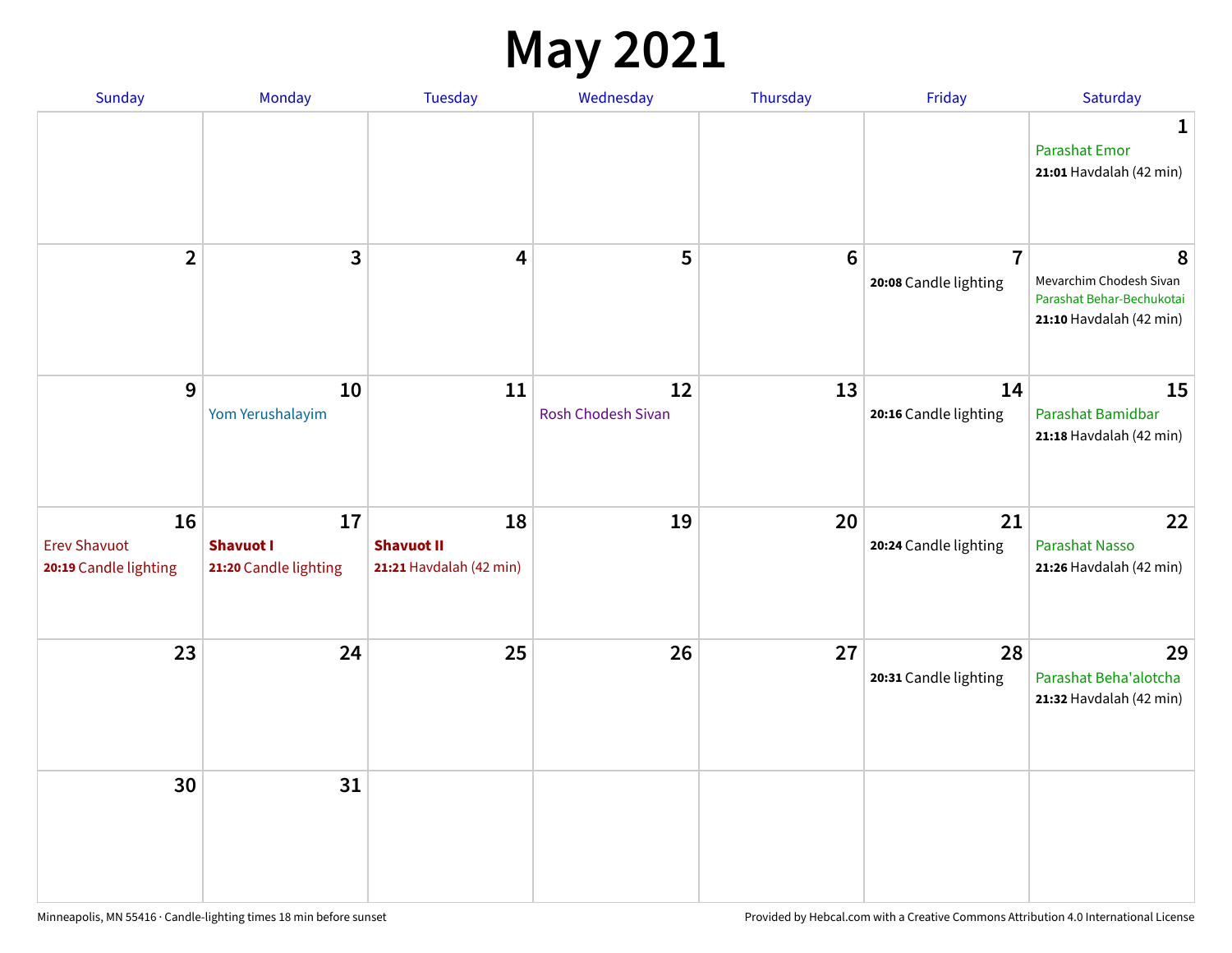#### **June 2021**

| Sunday                                                           | Monday         | Tuesday      | Wednesday    | Thursday                        | Friday                                                   | Saturday                                                                    |
|------------------------------------------------------------------|----------------|--------------|--------------|---------------------------------|----------------------------------------------------------|-----------------------------------------------------------------------------|
|                                                                  |                | $\mathbf{1}$ | $\mathbf{2}$ | 3                               | $\overline{\mathbf{4}}$<br>20:37 Candle lighting         | 5<br>Mevarchim Chodesh Tamuz<br>Parashat Sh'lach<br>21:38 Havdalah (42 min) |
| $\boldsymbol{6}$                                                 | $\overline{7}$ | 8            | 9            | 10<br><b>Rosh Chodesh Tamuz</b> | 11<br><b>Rosh Chodesh Tamuz</b><br>20:41 Candle lighting | 12<br>Parashat Korach<br>21:42 Havdalah (42 min)                            |
| 13                                                               | 14             | 15           | 16           | 17                              | 18<br>20:44 Candle lighting                              | 19<br>Parashat Chukat<br>21:45 Havdalah (42 min)                            |
| 20                                                               | 21             | 22           | 23           | 24                              | 25<br>20:46 Candle lighting                              | 26<br><b>Parashat Balak</b><br>21:46 Havdalah (42 min)                      |
| 27<br>03:21 Fast begins<br><b>Tzom Tammuz</b><br>21:50 Fast ends | 28             | 29           | 30           |                                 |                                                          |                                                                             |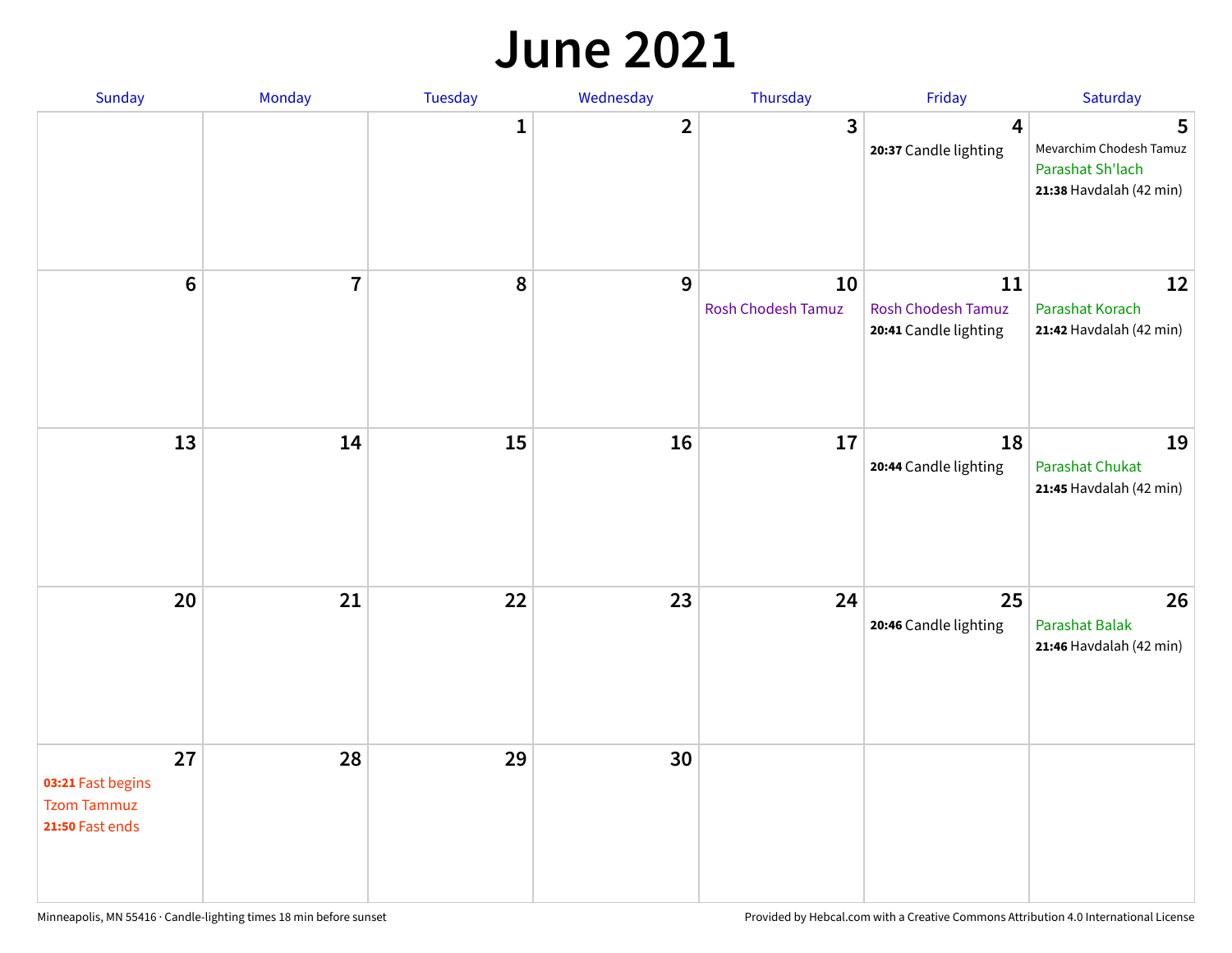# **July 2021**

| Sunday                               | Monday | Tuesday        | Wednesday               | Thursday     | Friday                                  | Saturday                                                                                                                   |
|--------------------------------------|--------|----------------|-------------------------|--------------|-----------------------------------------|----------------------------------------------------------------------------------------------------------------------------|
|                                      |        |                |                         | $\mathbf{1}$ | $\overline{2}$<br>20:45 Candle lighting | 3<br>Mevarchim Chodesh Av<br><b>Parashat Pinchas</b><br>21:45 Havdalah (42 min)                                            |
| 4                                    | 5      | $6\phantom{1}$ | $\overline{\mathbf{7}}$ | 8            | 9<br>20:42 Candle lighting              | 10<br>Rosh Chodesh Av<br>Parashat Matot-Masei<br>21:42 Havdalah (42 min)                                                   |
| 11                                   | 12     | 13             | 14                      | 15           | 16<br>20:38 Candle lighting             | 17<br><b>Shabbat Chazon</b><br>20:55 Fast begins<br>Erev Tish'a B'Av<br><b>Parashat Devarim</b><br>21:37 Havdalah (42 min) |
| 18<br>Tish'a B'Av<br>21:38 Fast ends | 19     | 20             | 21                      | 22           | 23<br>20:31 Candle lighting             | 24<br>Tu B'Av<br><b>Shabbat Nachamu</b><br>Parashat Vaetchanan<br>21:31 Havdalah (42 min)                                  |
| 25                                   | 26     | 27             | 28                      | 29           | 30<br>20:23 Candle lighting             | 31<br><b>Parashat Eikev</b><br>21:23 Havdalah (42 min)                                                                     |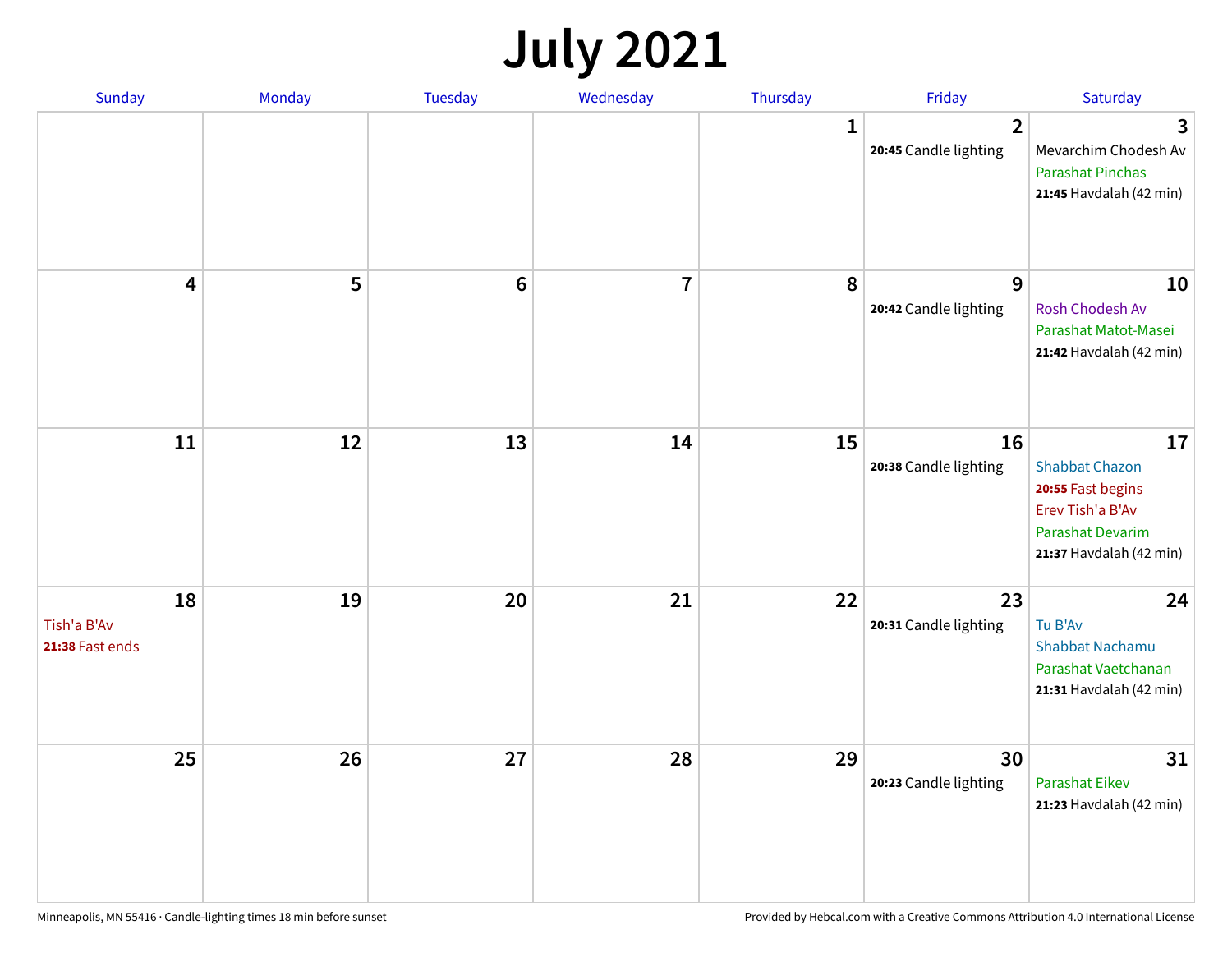# **August 2021**

| Sunday                 | Monday                                           | Tuesday | Wednesday | Thursday | Friday                                  | Saturday                                                                                       |
|------------------------|--------------------------------------------------|---------|-----------|----------|-----------------------------------------|------------------------------------------------------------------------------------------------|
| $\mathbf{1}$           | $\overline{2}$                                   | 3       | 4         | 5        | $6\phantom{1}$<br>20:14 Candle lighting | $\overline{\mathbf{7}}$<br>Mevarchim Chodesh Elul<br>Parashat Re'eh<br>21:13 Havdalah (42 min) |
| 8<br>Rosh Chodesh Elul | 9<br>Rosh Hashana LaBehemot<br>Rosh Chodesh Elul | 10      | 11        | 12       | 13<br>20:04 Candle lighting             | 14<br><b>Parashat Shoftim</b><br>21:03 Havdalah (42 min)                                       |
| 15                     | 16                                               | 17      | 18        | 19       | 20<br>19:52 Candle lighting             | 21<br>Parashat Ki Teitzei<br>20:51 Havdalah (42 min)                                           |
| 22                     | 23                                               | 24      | 25        | 26       | 27<br>19:40 Candle lighting             | 28<br>Leil Selichot<br>Parashat Ki Tavo<br>20:39 Havdalah (42 min)                             |
| 29                     | 30                                               | 31      |           |          |                                         |                                                                                                |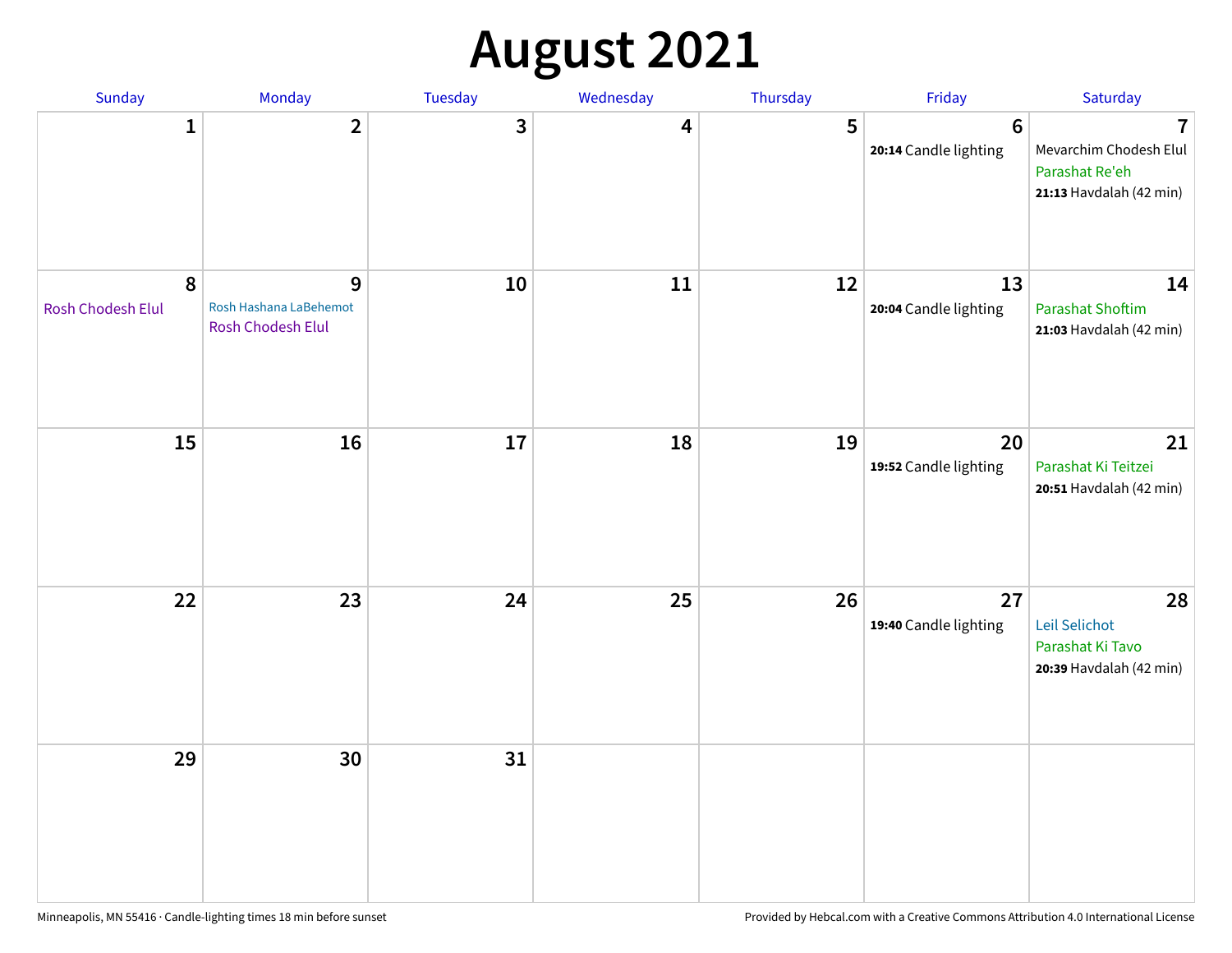# **September 2021**

| <b>Sunday</b>          | Monday                                                        | <b>Tuesday</b>                                               | Wednesday                                              | Thursday                                                          | Friday                                          | Saturday                                                                    |
|------------------------|---------------------------------------------------------------|--------------------------------------------------------------|--------------------------------------------------------|-------------------------------------------------------------------|-------------------------------------------------|-----------------------------------------------------------------------------|
|                        |                                                               |                                                              | 1                                                      | $\overline{2}$                                                    | 3<br>19:28 Candle lighting                      | 4<br>Parashat Nitzavim<br>20:26 Havdalah (42 min)                           |
| 5                      | $6\phantom{1}6$<br>Erev Rosh Hashana<br>19:22 Candle lighting | $\overline{7}$<br>Rosh Hashana 5782<br>20:21 Candle lighting | 8<br><b>Rosh Hashana II</b><br>20:19 Havdalah (42 min) | 9<br>05:15 Fast begins<br><b>Tzom Gedaliah</b><br>20:11 Fast ends | 10<br>19:15 Candle lighting                     | 11<br><b>Shabbat Shuva</b><br>Parashat Vayeilech<br>20:13 Havdalah (42 min) |
| 12                     | 13                                                            | 14                                                           | 15<br><b>Erev Yom Kippur</b><br>19:05 Candle lighting  | 16<br><b>Yom Kippur</b><br>20:04 Havdalah (42 min)                | 17<br>19:01 Candle lighting                     | 18<br>Parashat Ha'Azinu<br>20:00 Havdalah (42 min)                          |
| 19                     | 20<br><b>Erev Sukkot</b><br>18:56 Candle lighting             | 21<br><b>Sukkot I</b><br>19:54 Candle lighting               | 22<br><b>Sukkot II</b><br>19:52 Havdalah (42 min)      | 23<br>Sukkot III (CH"M)                                           | 24<br>Sukkot IV (CH"M)<br>18:48 Candle lighting | 25<br>Sukkot V (CH"M)<br>19:47 Havdalah (42 min)                            |
| 26<br>Sukkot VI (CH"M) | 27<br>Sukkot VII (Hoshana Raba)<br>18:42 Candle lighting      | 28<br><b>Shmini Atzeret</b><br>19:41 Candle lighting         | 29<br><b>Simchat Torah</b><br>19:39 Havdalah (42 min)  | 30                                                                |                                                 |                                                                             |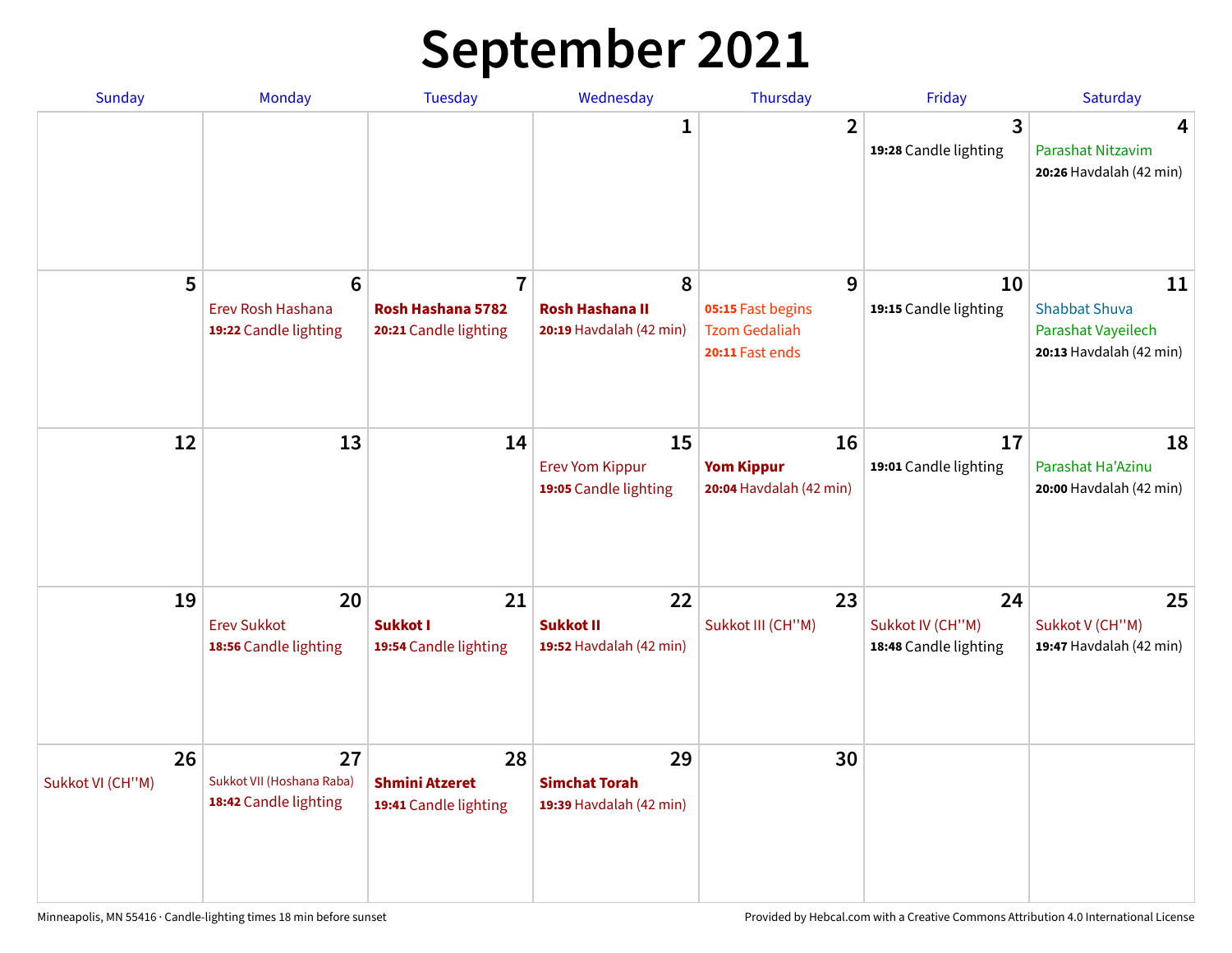### **October 2021**

| Sunday       | Monday | Tuesday | Wednesday                                | Thursday                                                        | Friday                                | Saturday                                                                               |
|--------------|--------|---------|------------------------------------------|-----------------------------------------------------------------|---------------------------------------|----------------------------------------------------------------------------------------|
|              |        |         |                                          |                                                                 | $\mathbf{1}$<br>18:35 Candle lighting | 2<br>Mevarchim Chodesh Cheshvan<br><b>Parashat Bereshit</b><br>19:33 Havdalah (42 min) |
| $\mathbf{3}$ | 4      | 5       | $6\phantom{1}6$<br>Rosh Chodesh Cheshvan | $\overline{7}$<br>Rosh Chodesh Cheshvan   18:22 Candle lighting | 8                                     | 9<br><b>Parashat Noach</b><br>19:20 Havdalah (42 min)                                  |
| 10           | 11     | 12      | 13<br>Yom HaAliyah School Observance     | 14                                                              | 15<br>18:09 Candle lighting           | 16<br>Parashat Lech-Lecha<br>19:08 Havdalah (42 min)                                   |
| 17           | 18     | 19      | 20                                       | 21                                                              | 22<br>17:58 Candle lighting           | 23<br>Parashat Vayera<br>18:57 Havdalah (42 min)                                       |
| 24           | 25     | 26      | 27                                       | 28                                                              | 29<br>17:47 Candle lighting           | 30<br>Mevarchim Chodesh Kislev<br>Parashat Chayei Sara<br>18:46 Havdalah (42 min)      |
| 31           |        |         |                                          |                                                                 |                                       |                                                                                        |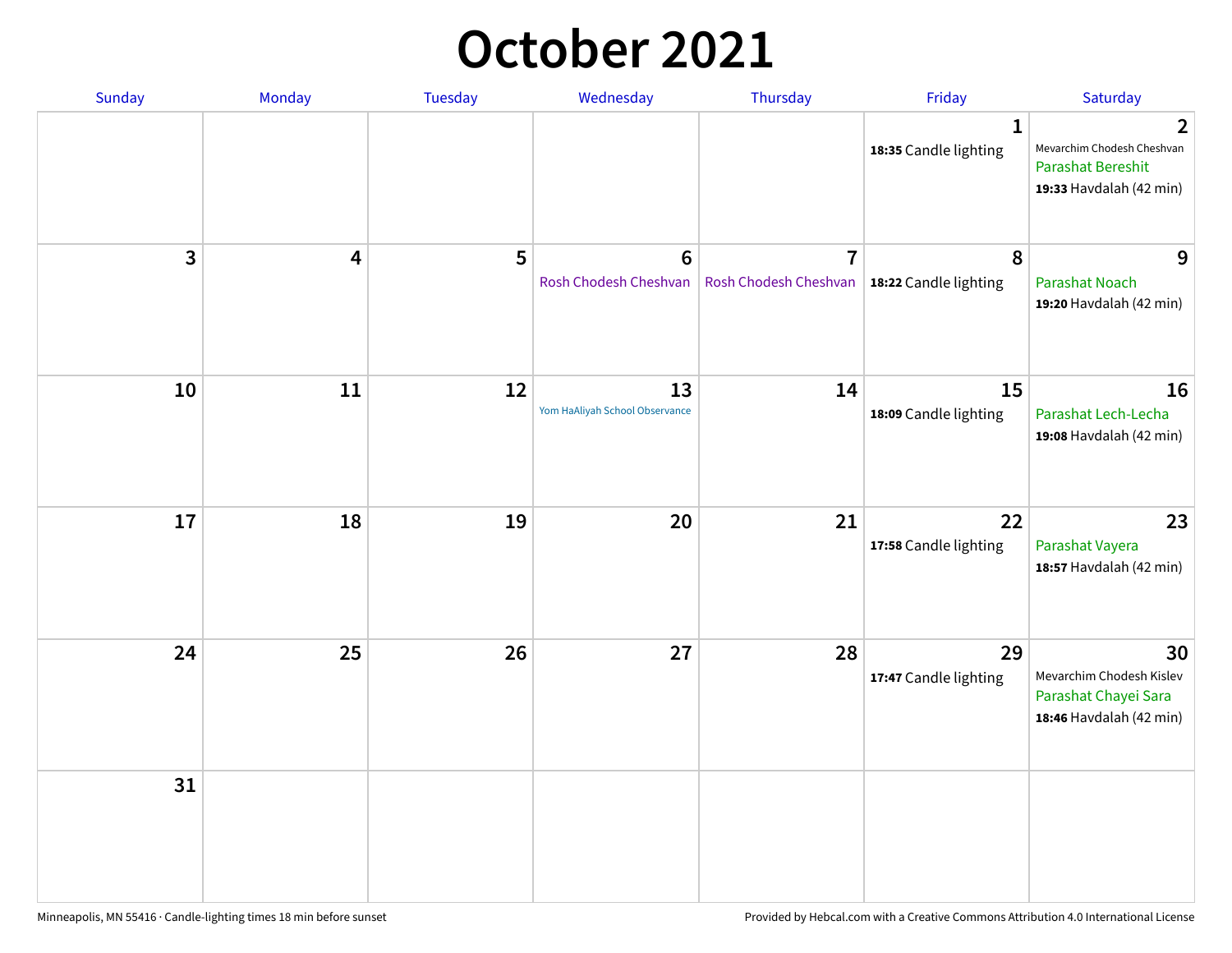#### **November 2021**

| Sunday         | Monday                                                           | Tuesday                         | Wednesday    | Thursday               | Friday                                            | Saturday                                                                      |
|----------------|------------------------------------------------------------------|---------------------------------|--------------|------------------------|---------------------------------------------------|-------------------------------------------------------------------------------|
|                | $\mathbf{1}$                                                     | $\mathbf{2}$                    | $\mathbf{3}$ | $\overline{4}$<br>Sigd | 5<br>Rosh Chodesh Kislev<br>17:37 Candle lighting | $6\phantom{1}6$<br><b>Parashat Toldot</b><br>18:36 Havdalah (42 min)          |
| $\overline{7}$ | 8                                                                | $\boldsymbol{9}$                | 10           | 11                     | 12<br>16:29 Candle lighting                       | 13<br>Parashat Vayetzei<br>17:28 Havdalah (42 min)                            |
| 14             | 15                                                               | 16                              | 17           | 18                     | 19<br>16:22 Candle lighting                       | 20<br>Parashat Vayishlach<br>17:22 Havdalah (42 min)                          |
| 21             | 22                                                               | 23                              | 24           | 25                     | 26<br>16:17 Candle lighting                       | 27<br>Mevarchim Chodesh Tevet<br>Parashat Vayeshev<br>17:17 Havdalah (42 min) |
| 28             | 29<br>17:07 Chanukah: 1 Candle $\vert$ 17:07 Chanukah: 2 Candles | 30<br>17:07 Chanukah: 3 Candles |              |                        |                                                   |                                                                               |